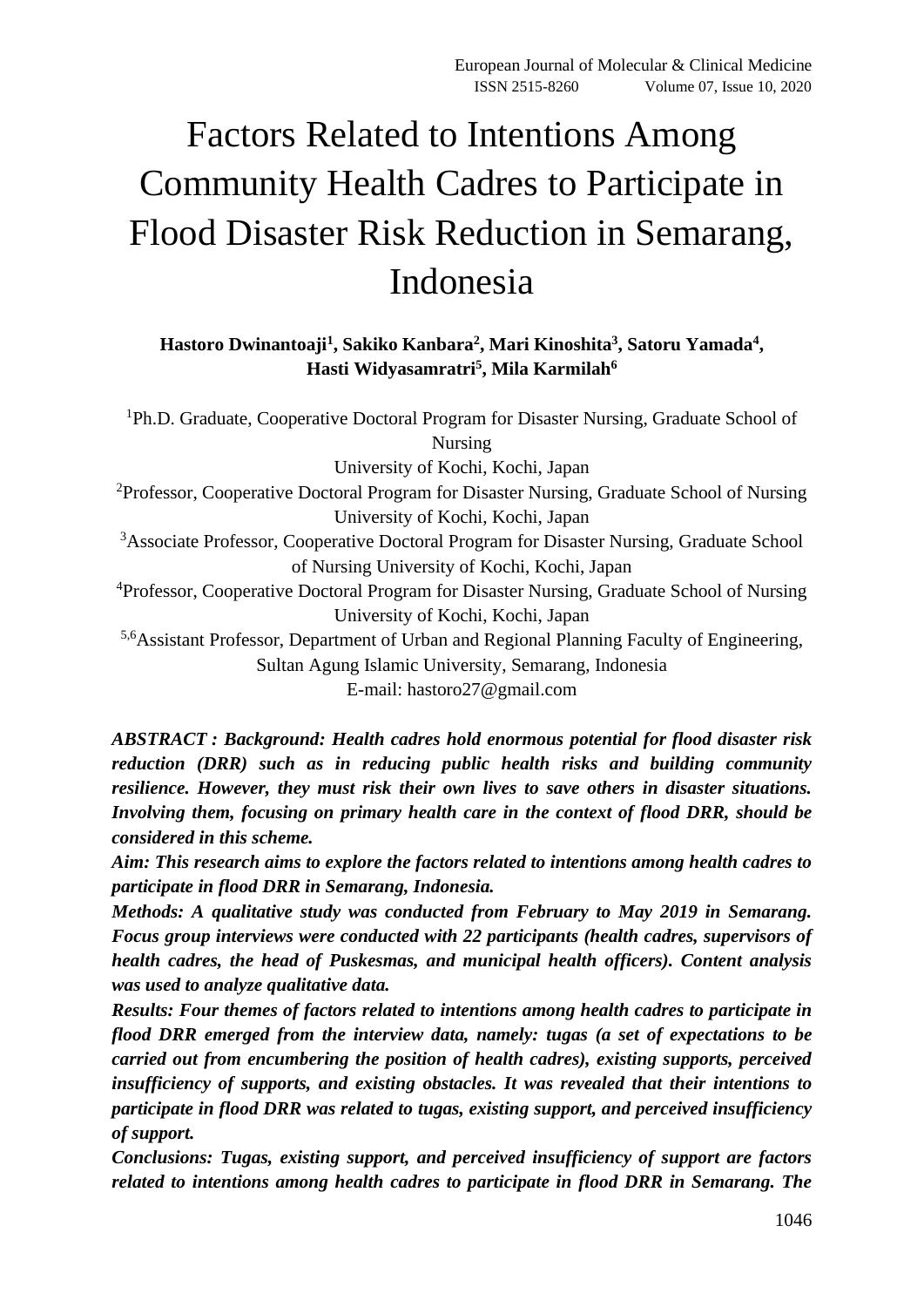*findings of this study may contribute as a strategy for the governments and stakeholders to optimize sustainable community healthcare for flood DRR performed by health cadres in Indonesia.*

*Keywords: intentions; community; health cadres; flood disaster; Indonesia*

## **1. INTRODUCTION**

Many Asian countries have been experiencing floods as the most frequent environmental hazard, including Indonesia. Indonesia is placed third in the list of most vulnerable countries to flood hazard in Asia, after China and India [1]. Coastal flooding is one of the frequent natural hazards in Indonesia that occurs when the sea level rises to a critical height above the coastal lands due to tidal sea and sea surges [2, 3]. The coastal line is a strategic area for various activities such as port facilities, recreation, fisheries, agriculture, industries, settlements, etc. Despite these advantages, coastal areas are vulnerable to changes caused by coastal activities. Residents living in coastal areas are also vulnerable because they rely on the natural resources of these coastal areas. Global sea level is expected to rise from at least 20-100 cm within the current century [4]. Changes in sea level will adversely affect coastal communities by increasing the flood risk and/or coastal and cliff erosion, and that will also have ecological and economic impacts on valuable marine ecosystems (such as productive estuaries, coastal wetlands, and coral reefs). One of the cities located in a coastal area is Semarang.

On the other hand, the government states that efforts to reduce disaster risk have increasingly concentrated on Community-based Disaster Risk Management (CBDRM) [5]. Moreover, health cadres are directly connected with community members and they may establish trusting relationships [6].The importance of local communities participating in DRR that they know their area and local situation best, and no outsider can understand the local opportunities and constraints as they do.Health cadres may play an important role in flood DRR because of their potential effectiveness in reducing public health risks, increasing disaster preparedness, and building trusting relationships among all stakeholders.

However, there are concerns about health cadres' intentions to participate in flood DRR. Health cadres may also become disaster survivors alongside caring for their families in disasters. Disaster volunteering is a choice one makes while sacrificing something else. Volunteers risk their own lives to save others but expect little in return [7]. Volunteers make it possible for humanitarian aid to access the vulnerable people [5]. Health cadres have the right to choose whether to participate in flood DRR, thus, we cannot force them.

Previous studies [8-13] found that there was more focus on capacity building to enhance the knowledge, attitude, and skills of health volunteers in emergencies and disasters. There is a limited body of literature that focuses on the intrinsic factors at the individual level and the extrinsic factors at the community and institutional level that influence health cadres to participate in DRR. Understanding the factors associated with intentions to participate in DRR would allow more effective planning for a disaster situation. Thus, research is necessary to delineate influencing factors for the participation of health cadres in flood DRR to optimize sustainable community healthcare during flooding in Indonesia.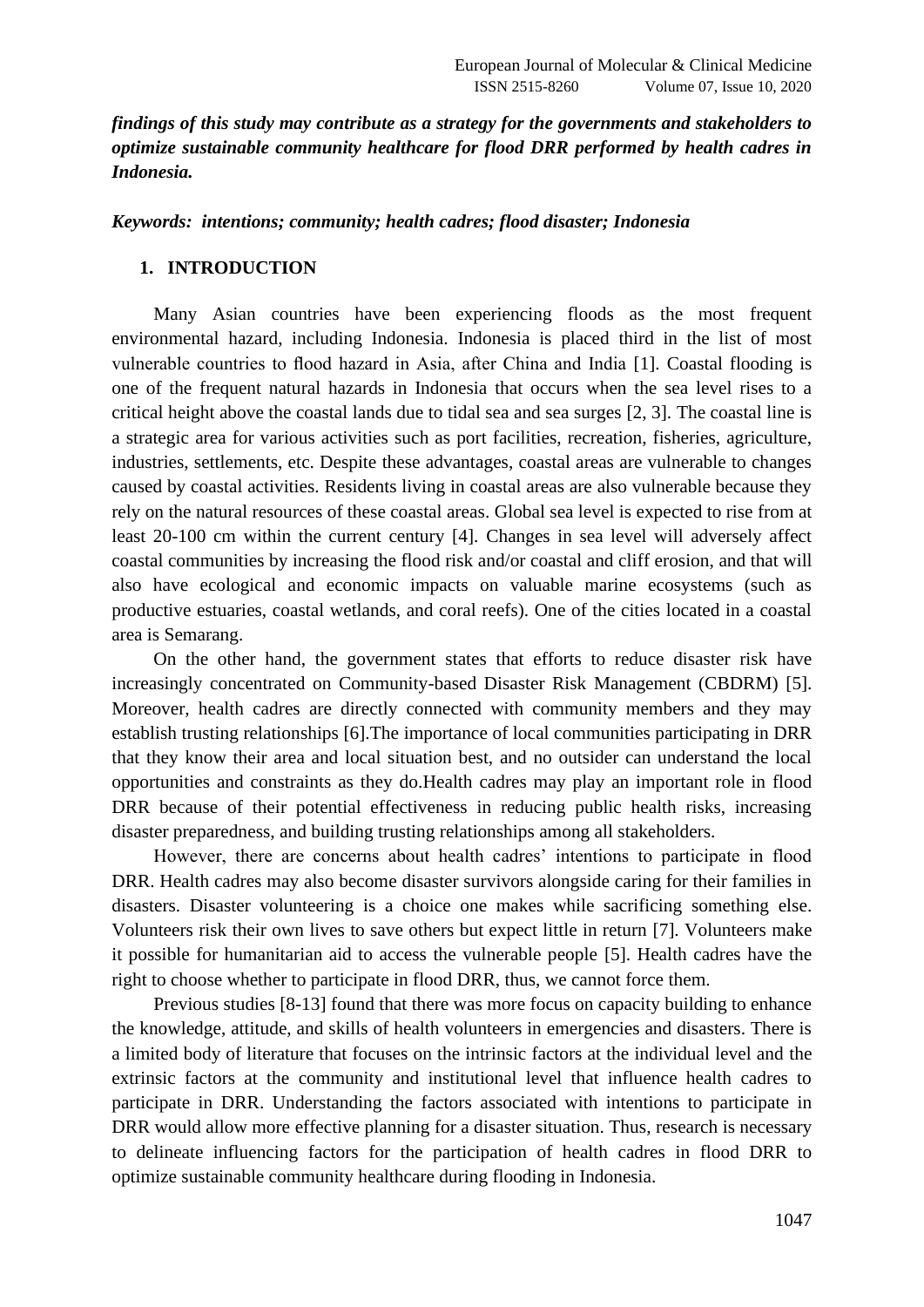#### **2. METHODS**

#### **2.1. Study Design, Participants, and Sampling Techniques**

A descriptive qualitative study with content analysis [14] was conducted to explore the factors related to intentions among health cadres to participate in flood DRR in Semarang, Indonesia.Focus group interviews were conducted with 22 participants (health cadres, supervisors of health cadres, the head of Puskesmas, and municipal health officers) (Table 2). Purposive sampling was used to recruit participants who met the following criteria: a) were either male or female; b) had a good understanding about the public health care system policy and practice, the current problems of health promotion, and community empowerment programs in Semarang; and c) were knowledgeable about the customs and habits of local people. Meanwhile, the participants who refused to give informed consent, got sick at the time of data collection, and discontinued participation were excluded from the study.Each interview lasted about 45–60 minutes.

#### **2.2.Data Collection and Analysis**

Data were collected through focus group interviews from February to May 2019 in Semarang, Indonesia. Semarang Cityis one of the severely affected area by flood. The flood was not only bringing injuries and deaths but also reduces access to basic healthcare. Since most of the inhabitants live in densely populated cities near the coast, the consequences become worse if flooding often occurs in such areas without any strategies to reduce health risks.

The community leaders from disaster site helped the first author to identify potential participants based on inclusion criteria. The first author then contacted potential participants to explain the study. Participants were given a minimum of 48 hours to decide whether to join this study or to decline. This study used focus groups as the main data collection strategy. However, the study also employed face-to-face in-depth interviews to allow participants who wished to be included in this study but were unable to attend the focus groups because of conflicting schedules and to assure their confidentiality and comfort while no one else were present. Informed consent was obtained before conducting either a focus group or interview.

The focus groupinterviews were conducted by the first author in the Indonesian national languageand organized in the meeting space in the Puskesmas or home to assure their confidentiality and comfort while no one else were present. Sometimes it was difficult for participants to express their ideas or opinions through the Indonesian language. To solve this, the first author allowed them to answer questions through the Javanese language. The first author used memo writing and field notes for recording their insights to facilitate data analysis. A guideline for the focus groupinterviews (Table 1) was employed. The guideline was developed from the literature review and expert consultation.

All recorded data and detailed notes were transcribed and analyzed via content analysis. Units of analysis were extracted from the focus group interviews then condensed into one text typed in the NVivo 10 software. Important sentences, keywords, or phrases underlying factors of the health cadres' participation in flood DRR were highlighted. Common ideas in the text were sorted and coded based on their differences and similarities to develop themes of factors. After several modifications, the definitive themes finally emerged.

All authors participated in this process and discussed the development of the themes and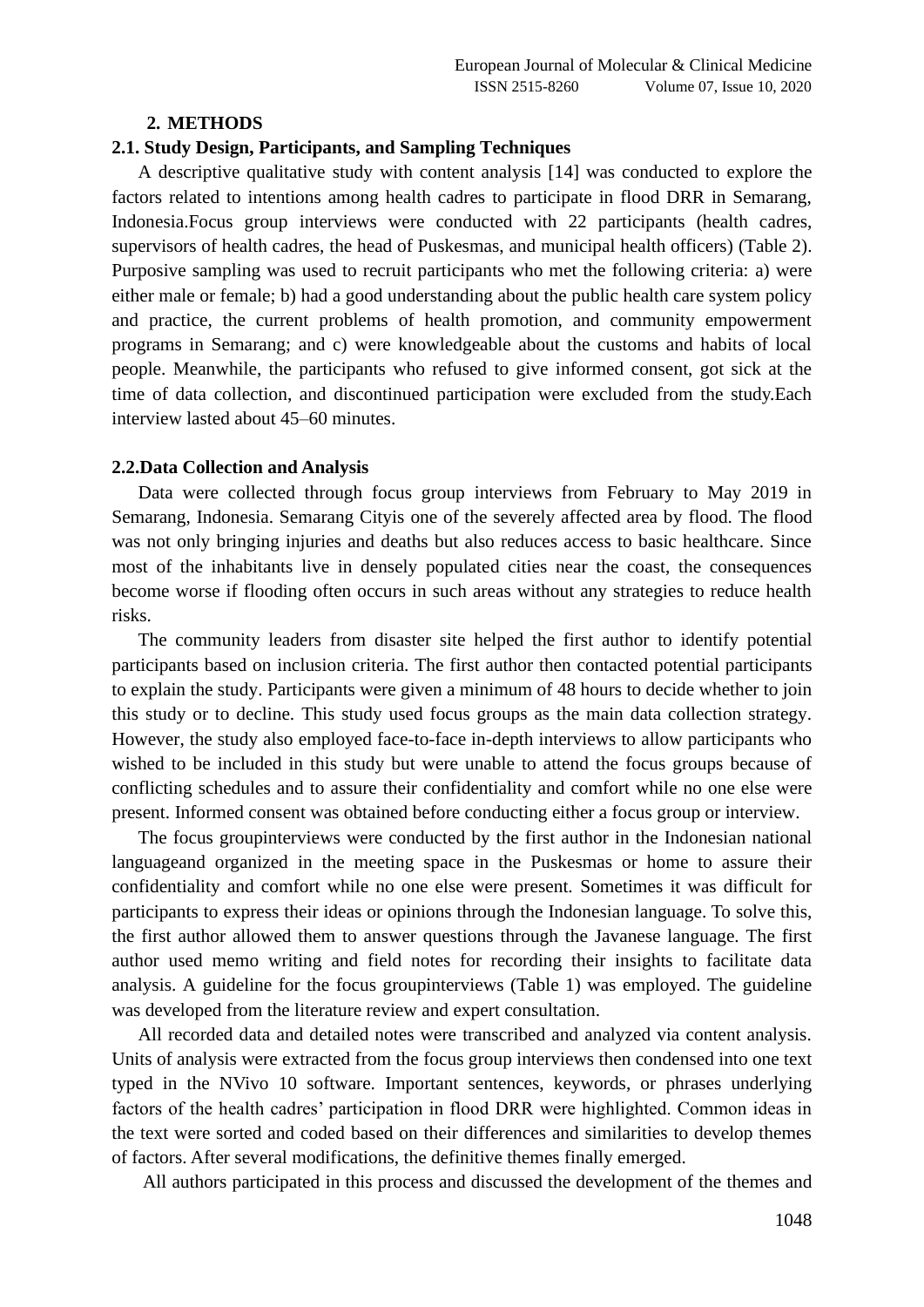categories. The sampling continued until data saturation was accomplished or until no new analytical information was derived in the 22 participants by using an individual response approach for generating themes and categories [15].

#### **2.3.Trustworthiness**

This study followed the four criteria proposed by Graneheim and Lundman to ensure the trustworthiness of qualitative content analysis research [16].Research field triangulation and member checking were applied for achieving *credibility* and *dependency* criteria. *Credibility* was ensured through peer debriefing, including discussion and sharing the data with coresearchers. *Dependency* was maintained through documentation of the analytical processes of the study to allow auditability. Furthermore, c*onfirmability* and *transferability* of data were provided by a detailed description of the process of the study. *Confirmability* was gained by presenting the participants' quotations. The coding process, labeling and interpretations were confirmed by each participant and three qualitative research experts. Moreover, three senior disaster researchers from Japan reviewed and agreed with the analysis process and results. Lastly, *transferability* was ensured by presenting the description of the participants in this study.

| <b>Participants</b>                                                                  | <b>Questions</b>                                                                                                                                                                                                                                                                                                                                                                                                                                                                                                                                                |  |  |
|--------------------------------------------------------------------------------------|-----------------------------------------------------------------------------------------------------------------------------------------------------------------------------------------------------------------------------------------------------------------------------------------------------------------------------------------------------------------------------------------------------------------------------------------------------------------------------------------------------------------------------------------------------------------|--|--|
| Supervisors of health cadres,<br>head of Puskesmas, and<br>municipal health officers | "What is your roles and functions in the DRR efforts in<br>your area?"; "Do you involve health cadres in the<br>emergency situations/DRR efforts?"; "How did you<br>involve health cadres in the emergency situations/DRR<br>efforts?"; "How did you select, supervise, empower, and<br>retain the health cadres for the emergency situations/flood<br>DRR?"; "What are the necessary supports to involve<br>health cadres actively for the emergency situations/flood<br>DRR?"; "What challenges you faced when your<br>community areas affected by flooding?" |  |  |
| Health cadres                                                                        | "What is your roles and functions in the DRR efforts in<br>your area?"; "How did the Puskesmas or health office<br>involve you in the emergency situations/DRR efforts?";<br>"How did you decide to participate in emergency<br>situations/flood DRR with Puskesmas or health office?";<br>"What are the necessary supports to involve you actively<br>for the emergency situations/flood DRR?"; "What<br>challenges you faced for your participation in the<br>emergency situations/flood DRR?"                                                                |  |  |

|  |  | Table 1. Guideline for focus group interviews |
|--|--|-----------------------------------------------|
|  |  |                                               |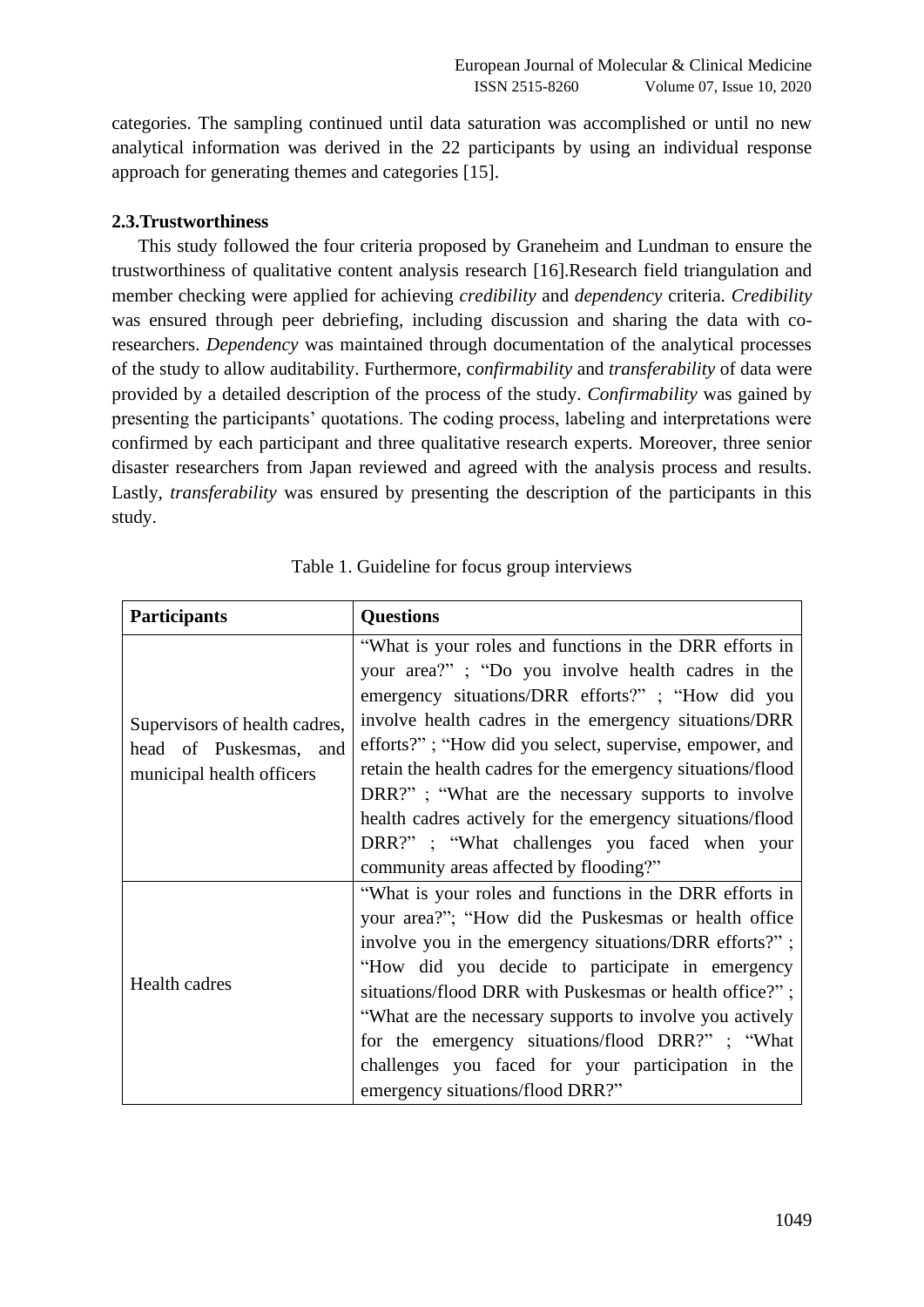# **3. RESULTS**

# **3.1. Demographic Characteristics of the Participants**

Focus group interviews were conducted with 22 participants including health cadres  $(n=8)$ , supervisors of the health cadres  $(n=6)$ , the head of Puskesmas, and municipal health officers as managers of health cadres program (n=8). Participants were mostly university graduates aged between 33 and 46 years (Table 2).

| Participant<br>Code                            | <b>Gender</b>              | Age | Occupation               | <b>Education Level</b>            |  |  |
|------------------------------------------------|----------------------------|-----|--------------------------|-----------------------------------|--|--|
|                                                | <b>Health Cadres (n=8)</b> |     |                          |                                   |  |  |
| $C-1$                                          | Female                     | 45  | Housewife                | Senior High School                |  |  |
| $C-2$                                          | Female                     | 45  | Housewife                | Senior High School                |  |  |
| $C-3$                                          | Female                     | 35  | Entrepreneur             | Vocational/Training School        |  |  |
| $C-4$                                          | Female                     | 38  | Housewife                | Junior High School                |  |  |
| $C-5$                                          | Female                     | 34  | Housewife                | Senior High School                |  |  |
| $C-6$                                          | Female                     | 43  | Entrepreneur             | Vocational/Training School        |  |  |
| $C-7$                                          | Female                     | 44  | Labor                    | Senior High School                |  |  |
| $C-8$                                          | Female                     | 39  | Housewife                | <b>Vocational/Training School</b> |  |  |
| Supervisors of Health Cadres (n=6)             |                            |     |                          |                                   |  |  |
| $S-1$                                          | Male                       | 35  | <b>Nurse</b>             | <b>Vocational/Training School</b> |  |  |
| $S-2$                                          | Female                     | 42  | Midwife                  | University                        |  |  |
| $S-3$                                          | Male                       | 39  | Sanitarian               | Vocational/Training School        |  |  |
| $S-4$                                          | Male                       | 44  | Sanitarian               | <b>Vocational/Training School</b> |  |  |
| $S-5$                                          | Male                       | 37  | Dietitians               | University                        |  |  |
| $S-6$                                          | Male                       | 42  | <b>Nurse</b>             | University                        |  |  |
| <b>Managers of Health Cadres Program (n=8)</b> |                            |     |                          |                                   |  |  |
| $M-1$                                          | Male                       | 42  | Head of Puskesmas        | University                        |  |  |
| $M-2$                                          | Male                       | 33  | Municipal health officer | University                        |  |  |

| Table 2. Demographic characteristics of participants (n=22) |  |  |
|-------------------------------------------------------------|--|--|
|                                                             |  |  |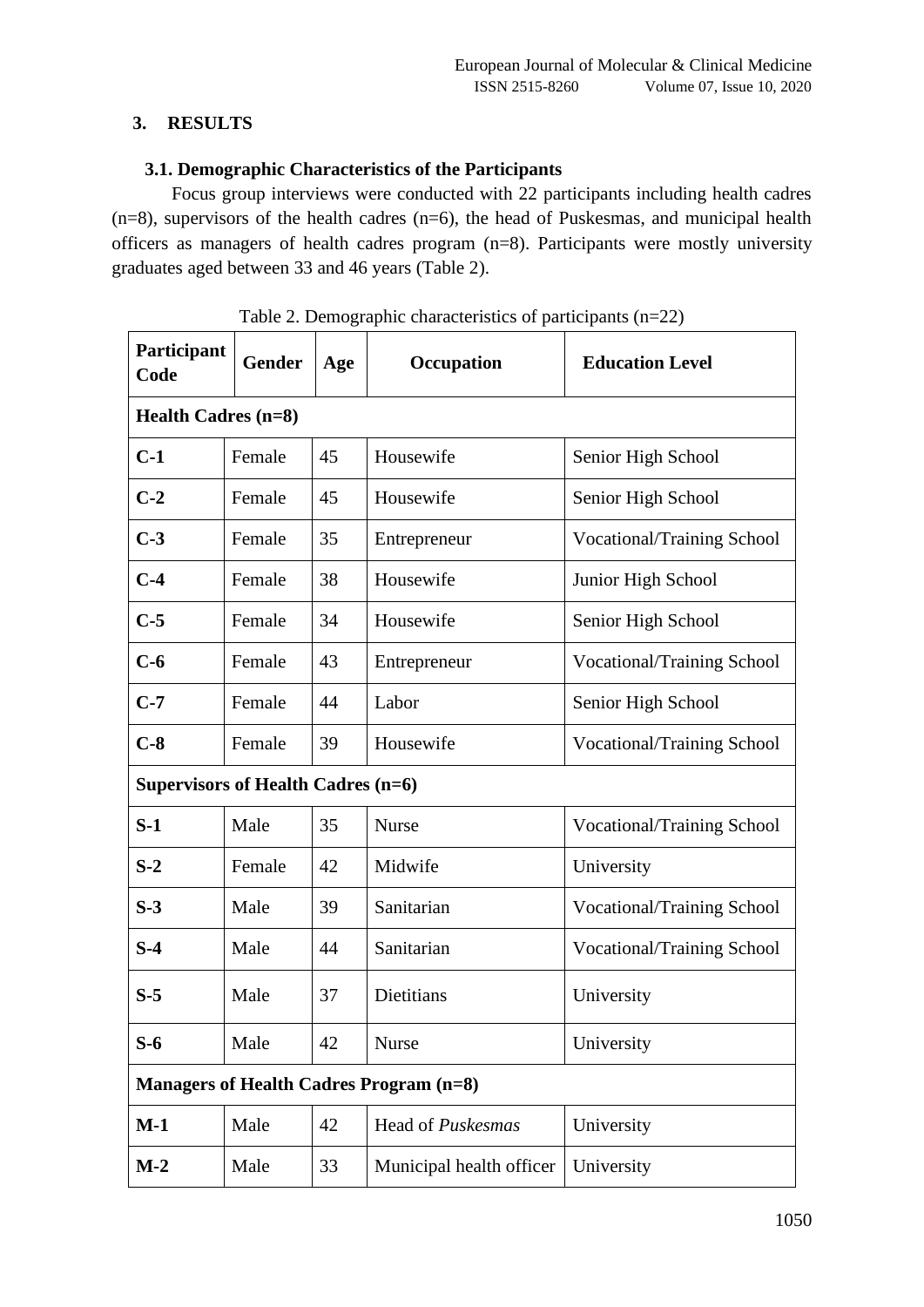| $M-3$ | Male   | 46 | Municipal health officer | Vocational/Training School |
|-------|--------|----|--------------------------|----------------------------|
| $M-4$ | Male   | 40 | Municipal health officer | Vocational/Training School |
| $M-5$ | Male   | 40 | Municipal health officer | University                 |
| $M-6$ | Female | 46 | Municipal health officer | University                 |
| $M-7$ | Male   | 40 | Municipal health officer | University                 |
| $M-8$ | Male   | 41 | Municipal health officer | University                 |

# **3.2. Themes of Factors Related to IntentionsAmong Health Cadres to Participate in Flood DRR**

Four themes of factors related to intentions among health cadres to participate in flood DRR emerged from the interview data, namely: *tugas* (a set of expectations to be carried out from encumbering the position of health cadres), existing supports, perceived insufficiency of supports, and existing obstacles (Table 3).

Table 3. Factors related to intentions among health cadres to participate in flood DRR

| <b>Themes</b>                  | <b>Categories</b>                                        |  |  |
|--------------------------------|----------------------------------------------------------|--|--|
|                                | a) home visits                                           |  |  |
|                                | b) meetings with Puskesmas and health offices            |  |  |
|                                | c) clean and healthy living community behavior (PHBS)    |  |  |
| 3.2.1. Tugas                   | programs                                                 |  |  |
|                                | d) transporting residents and mobilization               |  |  |
|                                | e) basic first aid for emergencies                       |  |  |
|                                | f) provision of food nutrition                           |  |  |
|                                | g) eradication of mosquito                               |  |  |
|                                | a) perceived support from family, relatives, and friends |  |  |
| 3.2.2. Existing support        | b) perceived support from the community                  |  |  |
|                                | c) perceived support from Puskesmas                      |  |  |
|                                | d) perceived support from the health office              |  |  |
|                                | a) directions and supervision                            |  |  |
|                                | b) insurance coverage                                    |  |  |
| 3.2.3. Perceived insufficiency | c) insufficient stipend                                  |  |  |
| of support                     | lack of logistic support and basic supplies in<br>d)     |  |  |
|                                | emergencies                                              |  |  |
|                                | e) inadequate vehicle                                    |  |  |
| 3.2.4. Existing obstacles      | a) damaged roads                                         |  |  |
|                                | b) ineffective coordination and dispatching mechanism    |  |  |
|                                | c) family responsibilities                               |  |  |
|                                | d) unreachable distance, and takes cost and time         |  |  |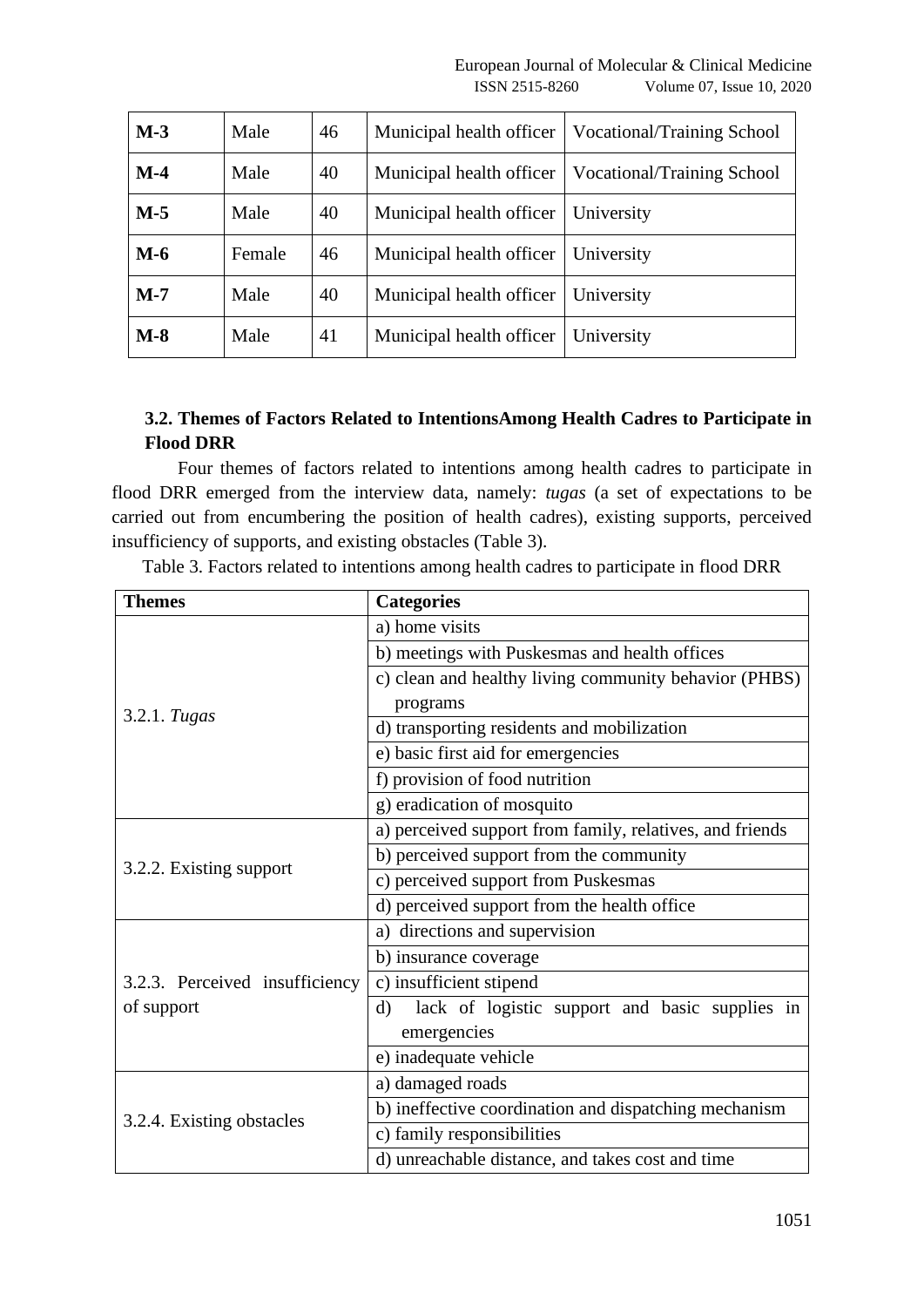Source: Primary data (2017)

### **3.2.1.** *Tugas*

*Tugas* in the Indonesian language comes with multiple meanings that are role, function, task, and duty, which cannot be expressed in a single English term. *Tugas* of health cadres is expected by Puskesmas and health office.

According to the context of interview data and the phenomenon in the field, health cadres belong to Puskesmas and health offices who have incumbency, task, roles, and functions at the community level but voluntarily implement primary health care activities ordered by Puskesmas and health offices, namely: a) home visits, b) meetings with Puskesmas and health offices, c) clean and healthy living community behavior (PHBS) programs, d) transporting residents and mobilization, e) basic first aid for emergencies, f) provision of food nutrition, and g) eradication of mosquito.

# a) Home visits

The core of health cadres' routine work consists of visits to the households assigned to them. Supervisors of health cadres and health cadres reported thatthey visited each household together (interview, C-6).

*"We together with the personnel of PuskesmasKarangdoro visit home to assess a mother's pregnancy condition and perform monitoring on inspecting mosquito larva in the bathroom at each household."* (focus group interviews, C-6)*.*

These visits may be conducted for referrals, data collection, health promotion and education, and so on. The visits also covered actionable recommendations to improve the household members' knowledge and behavior related to maternal and child health. The messages also included information on the prevention of dengue fever and diarrhea, more specifically, that proper handwashing and improved sanitation and hygiene can prevent diarrhea and draining the water tank every two weeks can reduce dengue fever cases.

#### b) Meetings with Puskesmas and health office

The supervisors of health cadres reported that nurses and midwives from Puskesmas conduct monthly meetings with health cadres that are held in each village.

*"We conduct meetings with health cadres once a month at our hall."*(focus group interviews, S-1).

This is intended to enable the health cadres to maintain their knowledge and skills to mobilize and empower households and community members for health action. During the monthly meetings, the Puskesmas' community health nurses and midwives discuss thematic areas with the health cadres based on their areas of need as a way of promoting continuous community development activities program.

*"We share the importance of information from the health office and about PHBS,*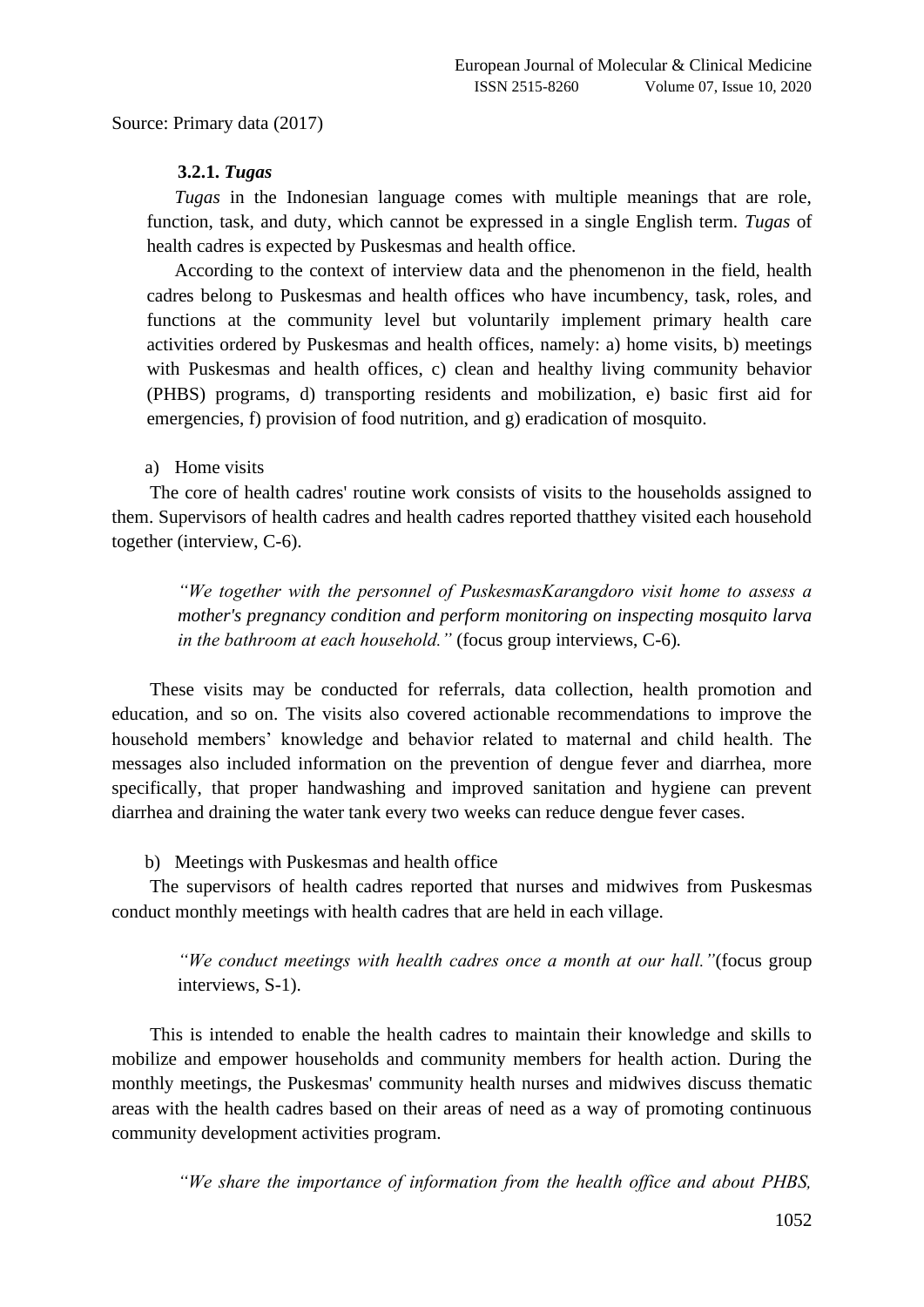*nutrition, etc. We have meetings every month to evaluate the activities of previous months and plan activities of the current month.*" (focus group interviews, M-5).

c) Clean and healthy living community behavior (PHBS) programs

The municipal health officers reported that health cadres are assigned to behave and promote the Clean and Healthy Living Behavior (PHBS) program for reducing the incident rates of dengue fever in the community.

*"We hope health cadres could routinely conduct Posyandu together with Clean and Healthy Living Community Behavior (PHBS) in villages."*(focus group interviews, M-3).

In addition, health cadres reported that they are expected to be able to deliver health education about PHBS programs and perform a simulation of washing hands using soap to the community.

*"We (health cadres) try to conduct PHBS once a month but the problem, in some areas we only are able to conduct it once every 2 months because the area is hard to reach."*(focus group interviews, C-2).

d) Transporting residents and mobilization

The supervisors of health cadres reported that when the referral Puskesmas were unable to treat a case, health cadres authorized by such Puskesmas will refer the patient to a hospital.

*"They (health cadres) rely on a motorbike, taxi motor, or motor becak in their community to transport patients to the nearest 24 hours Puskesmas even they carry patients during rainy days and floods."*(focus group interviews, S-2).

e) Basic first aid for emergencies

The supervisors of health cadres reported that health cadres have been engaged in emergency response training in providing basic first aid and distributing hygiene kits.

*"We are also trained by PMI and/or NGOs to respond safely, responsibly, and effectively to emergency situations for our communities such as diarrhea, fever or injured."*(focus group interviews, C-1)*.*

With the first aid training, health cadres have also learned about the ways to treat minor injuries. However, there were cases where the health cadres felt able to provide some first aid (in relation to minor burns, wounds, and diarrhea), but for the most part, health cadres reported that this was not part of their role.

*"Health cadres will assess the situation, if they are still able to take care of the patient then they will treat the patient there. If they could not treat it, then they have to send the patient to the nearest 24 hours Puskesmas or hospital."*(focus group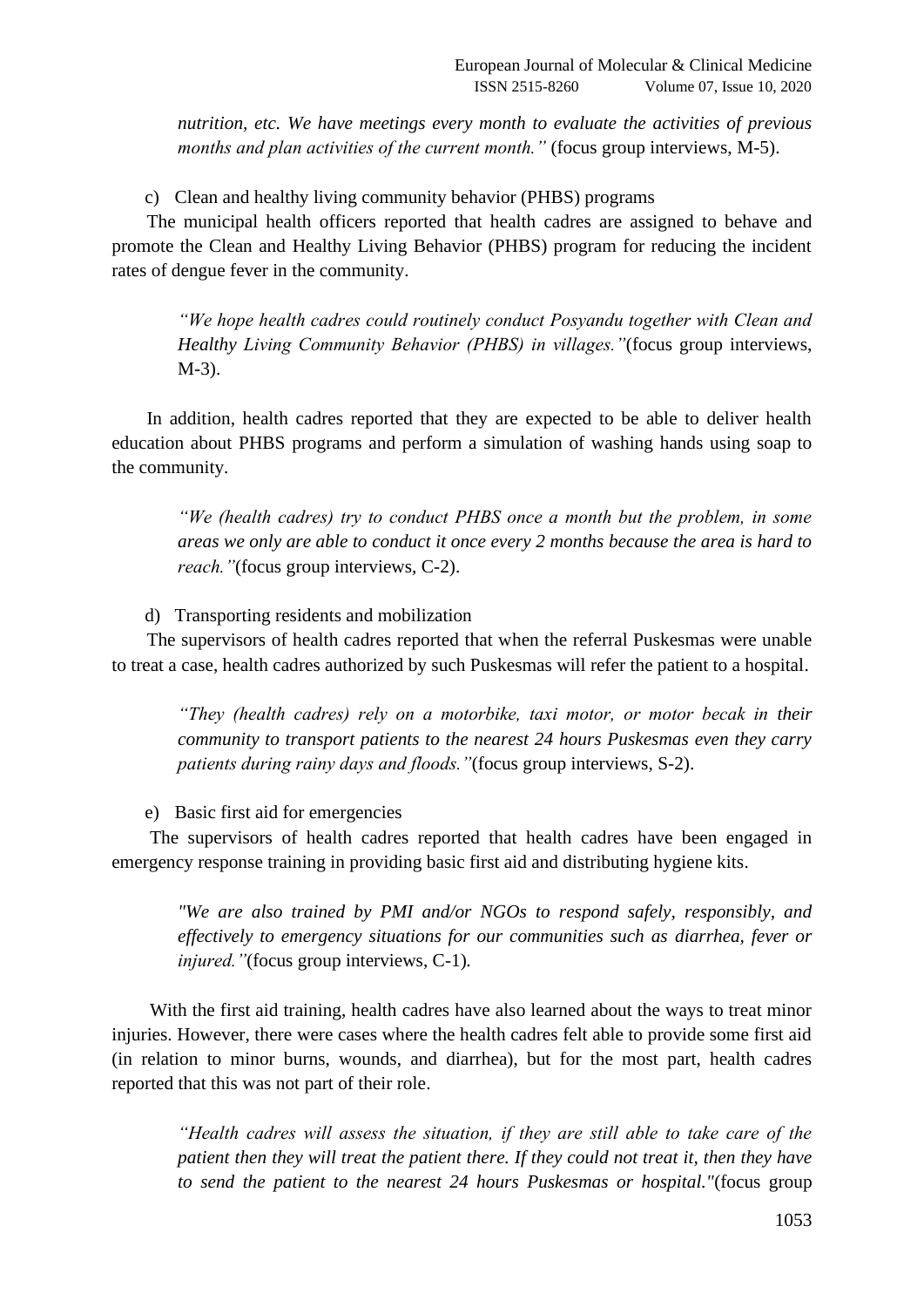interviews, S-6).

f) Food nutrition

The municipal health officers reported that health cadres are working together in coordination with the nurses and midwives from Puskesmas.

*"Health cadres also distribute Vitamin A and deworming at Posyandu because many children get suffering diarrhea and dehydration at the village."*(focus group interviews, M-6).

g) Eradication of mosquitos

Supervisors of health cadres and health officers mentioned that Kemijen urban village is a flood-prone area as well as a Dengue Hemorrhagic Fever (DHF) endemic area. Further, health cadre empowerment in dengue vector control is an attempt to encourage the community to participate in the prevention and control of DHF by monitoring and inspecting mosquito larva in the bathroom and water tank at each household.

*"Kemijen includes Dengue Hemorrhagic Fever (DHF) endemic because this area is a flood-prone area and is an area often affected by high tides. Health cadres' empowerment in dengue vector control is an attempt to encourage the community to participate in the prevention and control of dengue."*(focus group interviews, M-8).

# **3.2.2. Existing Support**

Existing support refers to perceived support from: a) family, relatives, and friends, b) community, c) Puskesmas, and d) health offices, that help health cadres work well.

a) Perceived support from family, relatives, and friends

Health cadres perceived little support from their family, relatives, and friends because of the burden of duty which requires them to work in times of flooding.

*"We perceived little support from my husband because of the workloads of health cadres tasks in the time of flooding."*(focus group interviews, C-5).

b) Perceived support from the community

Some health cadres perceived little support from all of the community members due to health cadres not being adequately trained to handle some primary healthcare services.

*"Some of us perceived not much support from community members due to mistrust. Perhaps they do not trust us because we (health cadres) are not adequately trained persons to handle some primary healthcare services."*(focus group interviews, C-4).

## c) Perceived support from Puskesmas

Health cadres received support from Puskesmas' nurses and midwives such as counseling and health examinations while health cadres organize Posyandu at the village.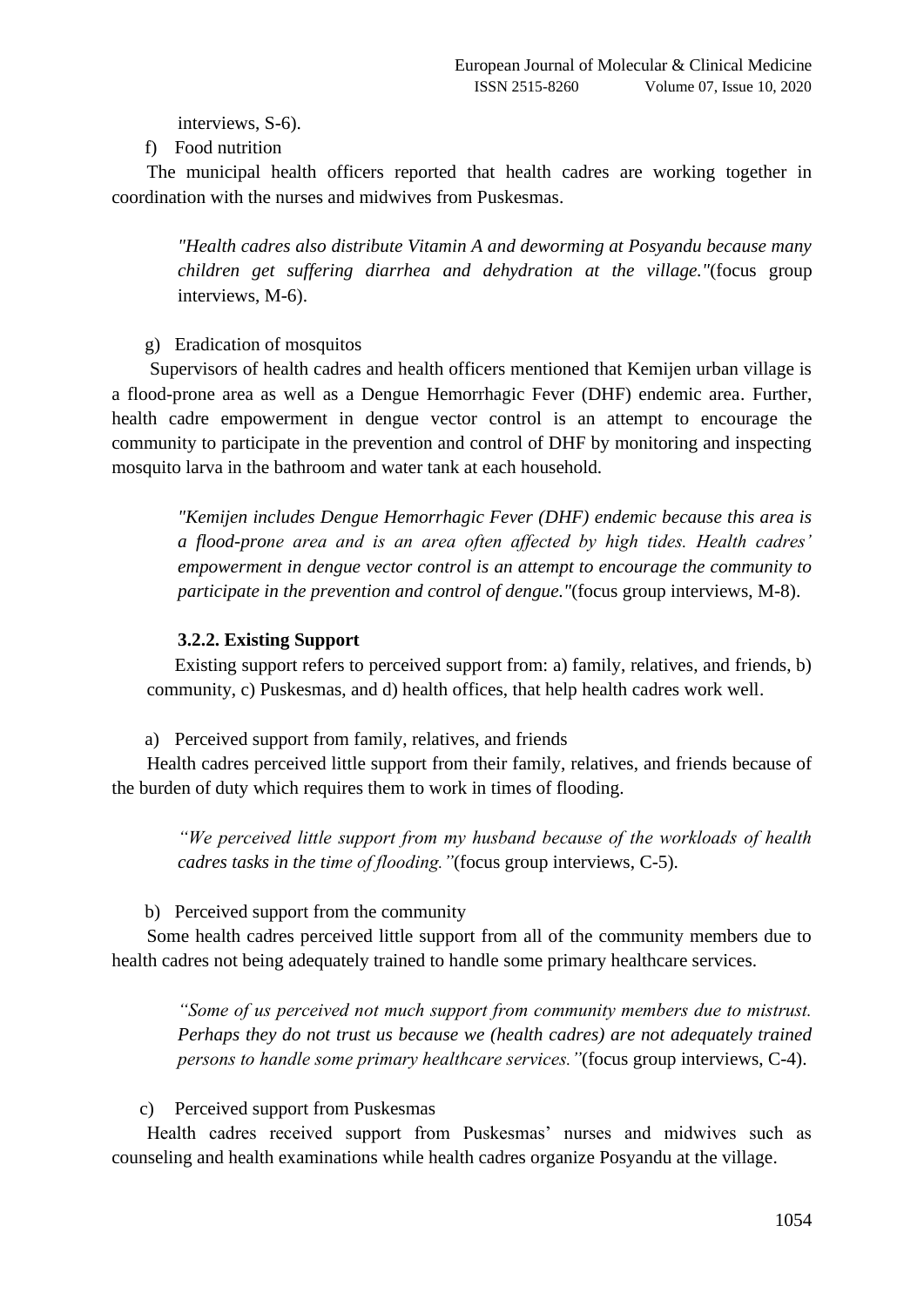*"Puskesmas personnel provide counseling or examination while we (health cadres) carry out registration, weighing and other measurements during Posyandu."*(focus group interviews, C-2).

d) Perceived support from the health office

Health cadres reported good support from Puskesmas supervisory, but only occasional support from health officials.

*"We sometimes sent complaints to the health office about our obstacles we faced in the village. But they just gave some warning to the staff. Yeah, that is all. It often occurs."*(focus group interviews, C-6).

## **3.2.3. Perceived Insufficiency of Support**

Perceived insufficiency of support refers to the kinds of support that health cadres wish to have to better perform their work in flood DRR, namely: a) directions and supervision, b) insurance coverage, c) insufficient stipend, d) lack of logistic support and basic supplies in emergencies, and e) inadequate vehicle.

a) Directions and supervision

The head of Puskesmas and the supervisors of health cadres mentioned that they are often overwhelmed by their own duties at Puskesmas.

*"We felt that Puskesmas personnel were often overwhelmed by the task and suggested the community leader be included to support in some areas."*(focus group interviews, M-1).

Health cadres mentioned that they want to have adequate directions and supervision for their performances.

*"We need to receive some directions and supervision for our works from Puskesmas."*(focus group interviews, C-7).

#### b) Insurance coverage

Health cadres and their supervisors mentioned that health cadres do not have adequate insurance for their performance.

*"Emergency rescue is risky, and health cadres don't have any injury insurance coverage."*(focus group interviews, S-4).

Health cadres may put themselves at risk of injury and even death in trying to rescue others in disaster sites.

*"If I participate in flood DRR, I'm not sure if there is an agency that would provide me with life protection. We need to have it for our works."*(focus group interviews,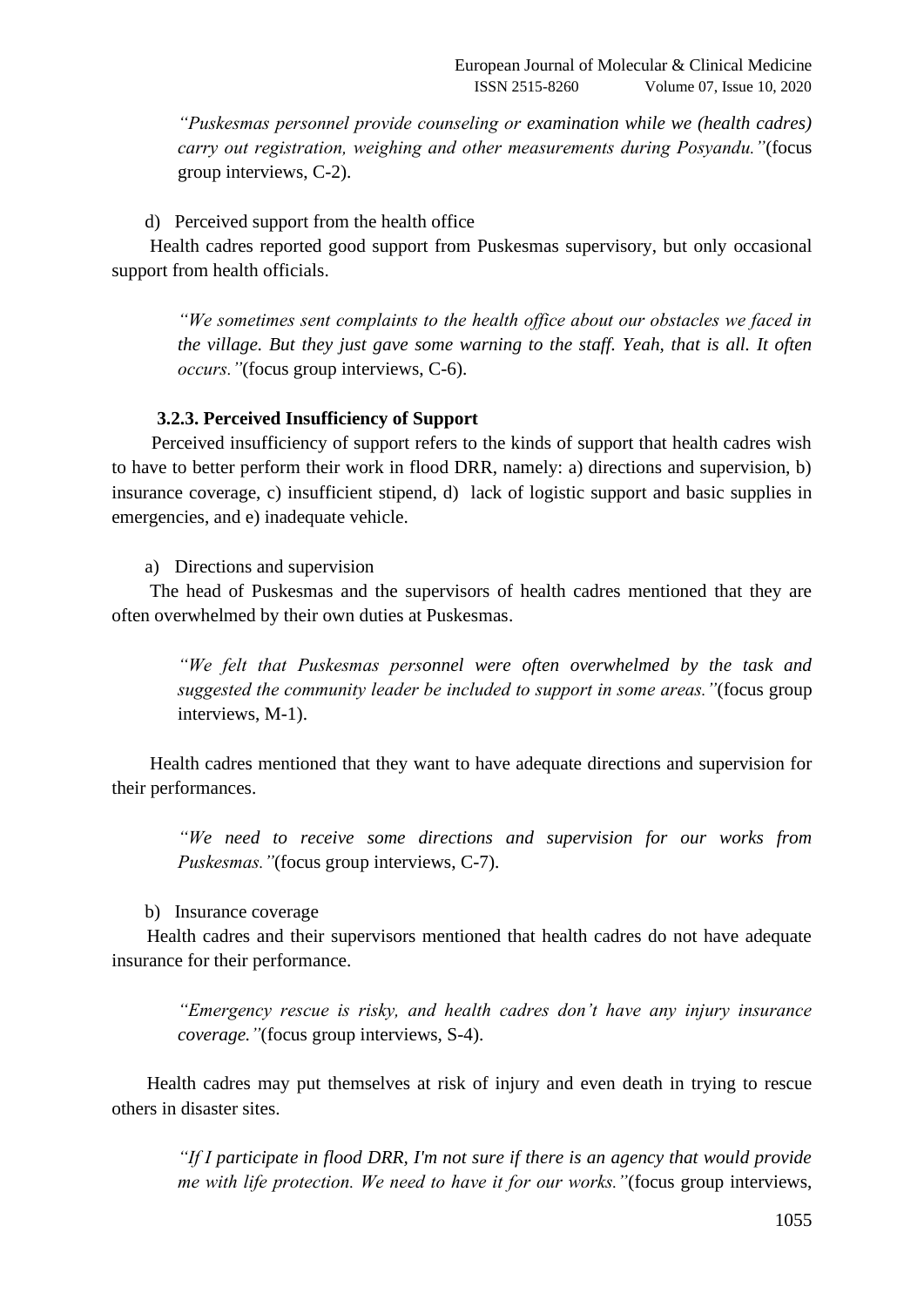C-6).

c) Insufficient stipend

In reality, most health cadres are in poor economic situations and require income. Health cadres mentioned that they perceived insufficiency of stipends for their performance in the community.

*"Health cadres generally are given a few remunerations."*(focus group interviews, S-6).

*"There is a lack of incentives for health cadres activities in routine days, even during floods."*(focus group interviews, C-8).

d) Lack of logistic support and basic supplies in emergencies

Health cadres reported a lack of proper logistical support and basic supplies in emergencies to undertake their work.

*"We have some of the health equipment here, but all is now expired, or some are missing."*(focus group interviews, C-3).

e) Inadequate vehicle

Health cadres reported that lack of means transport prevented them from obtaining needed supplies.

*"I don't have an adequate vehicle to a camp medical supplies place."*(focus group interviews, C-2).

## **3.2.4. Existing Obstacles**

Existing obstacles refer to the limitation of health cadres' ability to do their work at community, namely: a) damaged roads, b) ineffective coordination and dispatching mechanism, c) family responsibilities, and d) unreachable distance, and takes cost and time.

a) Damaged roads

Health cadres and their supervisors reported that floods have damaged roads, and access to food and healthcare has been hampered.

*"There were times that it was flooding, and it was at night and we were not able to reach the given place since damaged roads and we do not have adequate vehicles. It was hard."*(focus group interviews, C-5).

b) Ineffective coordination and dispatching mechanism

Health officers reported that health cadres do not know exactly what their job description is, what they are allowed to do, and what they are not allowed to do in terms of healthcare services, especially at times of floods.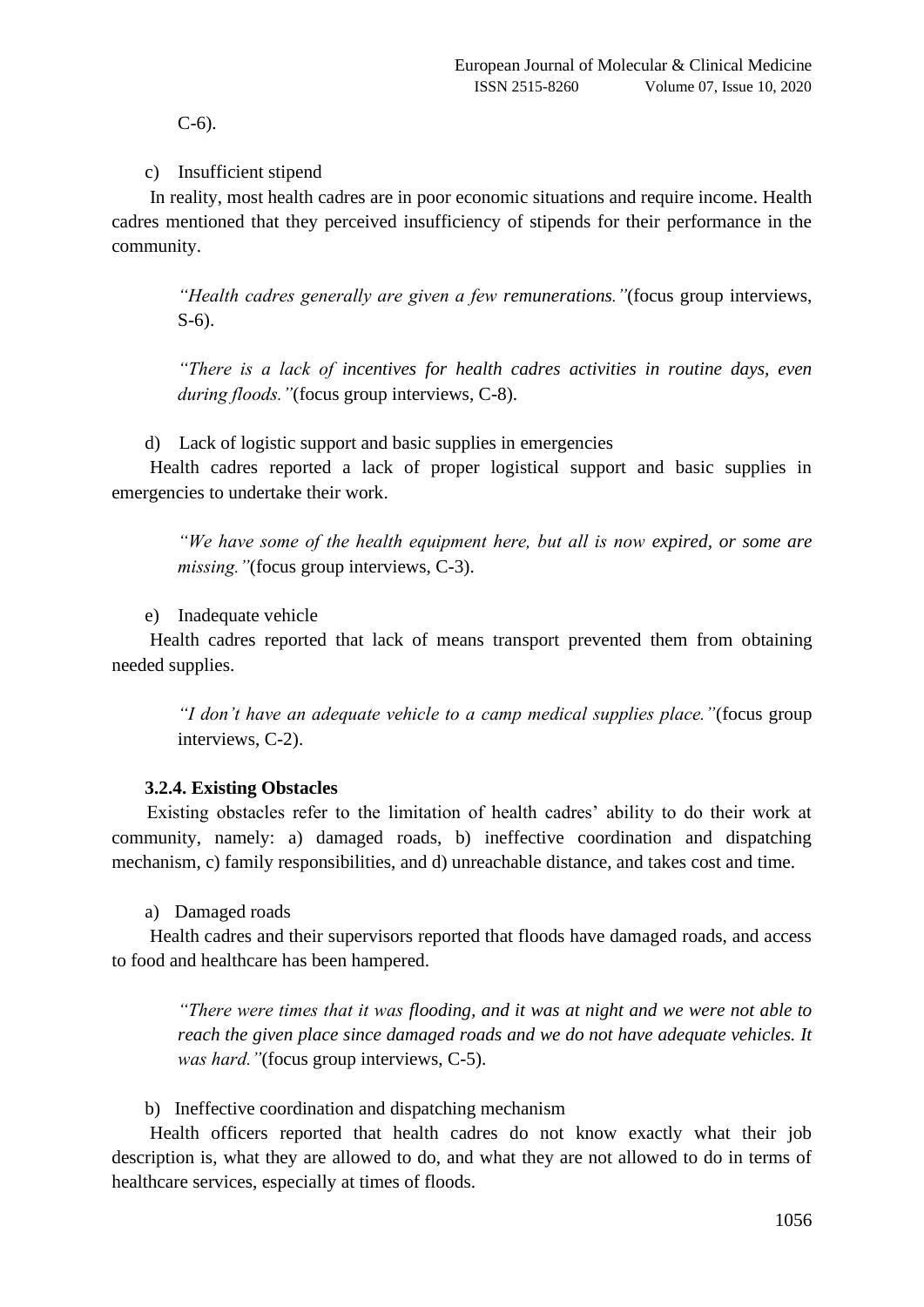*"Because of a lack of effective coordination, health cadres often fail to play their role in emergency rescue efforts."*(focus group interviews, M-5).

## c) Family responsibilities

Health cadres reported that they face time constraints of household chores and get disapproval from husbands for health cadres' activities.

*"I am a widow and have children. So, when I am called for action day, I don't have time due to my busy work. I have to sell fish and assist my husband's work to get family income because that is what I use to feed the family and pay rent rather than going to a job without payment."*(focus group interviews, C-7).

d) Unreachable distance, and takes cost and time

Health cadres reported that long distances and geographic conditions prevented them from reaching Puskesmas as the field coordination unit center.

*"When flood occurred, we could not come because of long distances and unreachable access to the field coordination unit center."(focus group interviews, C-6).* 

## **4. DISCUSSION**

Figure 1 shows the factors related to intentions among health cadres to participate in flood DRR. Disaster arises as a result of the hazard and the vulnerability of actors facing potential risks. Efforts to reduce disaster risk have increasingly concentrated on communitybased actions focusing on reducing vulnerability and increasing resilience to disasters. The importance of communities to participate in DRR is that local communities know their own village and local situation best and that no outsider can understand the local opportunities and constraints as they do.

In Indonesia, health cadres are directly connecting with community members and establishing trusting relationships. Health cadres also serve as a liaison between community members and health care providers. Health cadres may play an important role in flood DRR because of their potential effectiveness in reducing public health risks, increasing disaster preparedness, and building trusting relationships among all stakeholders. However, there are concerns about their intentions to participate in flood DRR. Most health cadres are female, non-health professionals, the first responders at the community who may also become disaster survivors alongside caring for their families in disasters. Disaster volunteering is a choice one makes in the sacrifice of doing something else. Volunteers risk their own lives to save others but expect little in return [7]. Volunteers make it possible for humanitarian aid to access the vulnerable people [5]. If health cadres are working for humanity, the authorities should protect them socially and economically. Health cadres have the right to participate or not participate in flood DRR, thus, we cannot force them.

In addition, health cadres are usually outside the formal health system, although they may receive support from it to discharge their functions. Their backgrounds are diverse.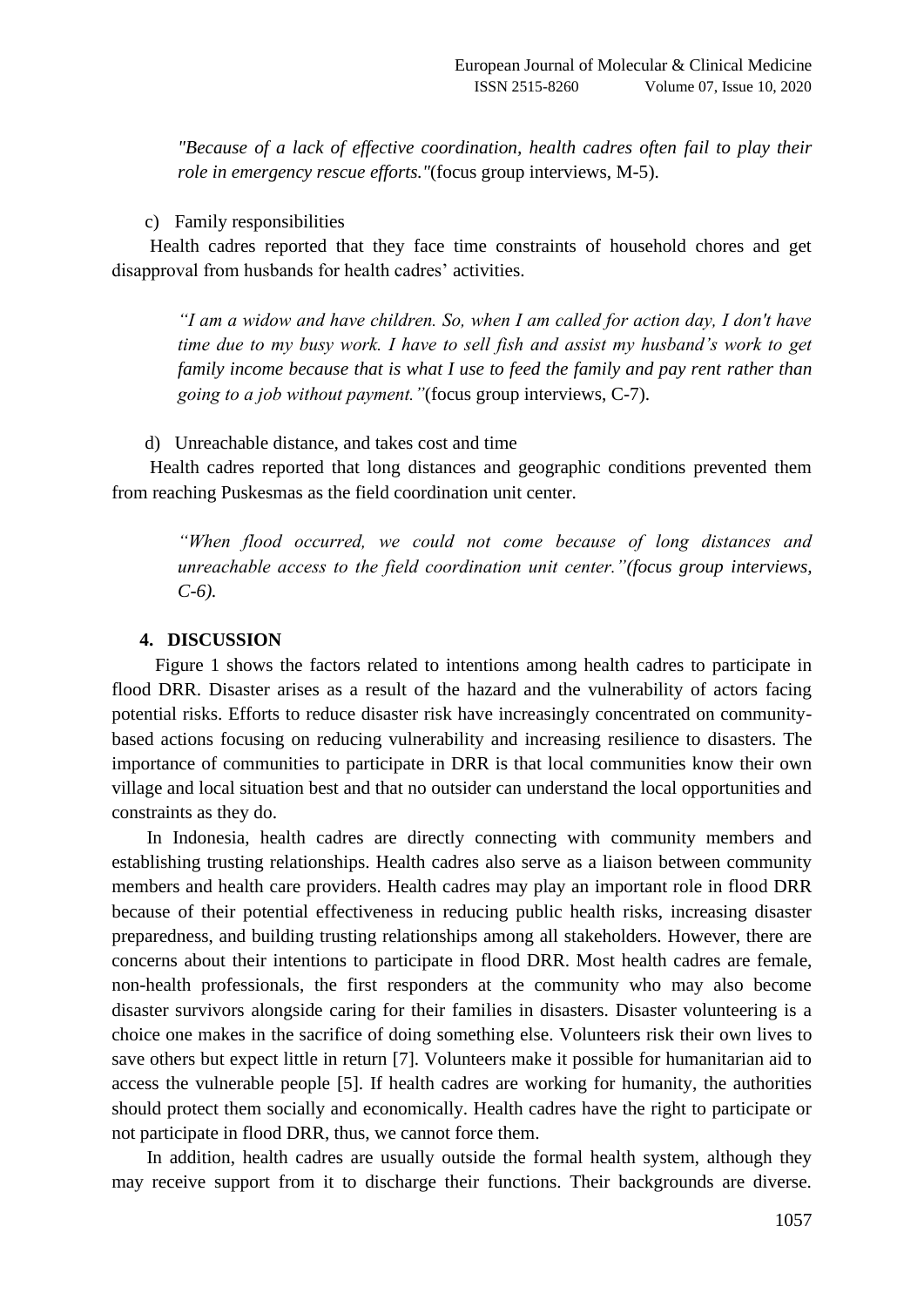Some have formal education, while others are housewives, laborers, entrepreneurs, community leaders, and members of civil society organizations. Then, health cadres could be defined as lay-persons of varied backgrounds, coming from, or based in the communities they serve, who have received brief training on a health problem they have volunteered to engage with. It is important to develop trust and harmony between the government, local community, and the health cadres, especially in relation to improving health cadres' intention in flood DRR program.

Health cadres, whose duties encompass a wide range of service delivery tasks, tend to have the heaviest workload in terms of the number of tasks they are asked to perform. The core of health cadres' routine work consists of visits to the households that have been assigned to them monthly. These visits may involve referrals, data collection, health promotion and education, and so on. The visits also covered actionable recommendations to improve the household members' knowledge and behavior related to maternal and child health. CHWs can "perform better with clearly defined roles and a limited series of specific tasks than if they are expected to undertake broader tasks or have an ill-defined role" [17]. Programs must carefully assess and monitor the workload of health cadres and the effect on health cadres' motivation. Enough organizational support and appropriate relations with an organization could motivate health cadres to fulfill their *tugas* for primary healthcare within the context of DRR. We should reduce barriers to motivation by designing effective health cadres' job descriptions, and we should create systems that allow health cadres to meet their own needs.

Some health cadres faced challenges in the field. They perceived little support from their family, relatives, and friends because of the burden of duty which requires them to work in times of flooding. Moreover, some health cadres perceived little support from all the community members due to health cadres not being adequately trained to handle some primary healthcare services. Training and education are perhaps the most used strategy for improving knowledge and awareness. Moreover, coordination from related stakeholders is required to support the health cadres' intention to participate in the flood DRR program. The main stakeholders are the Puskesmas and local governments. There is a need to encourage health cadres to perform effectively and sustainably. Health cadres, as one of the main executors of the primary healthcare program at the community level, need the Puskesmas to work accordingly. To achieve sustainability, some components need to be considered such as information, operational support, and policy support from the local governments. The support is expected to improve the health cadres' capacity to resolve health-related problems in the surrounding society within the DRR context.

In addition, health cadres who do not have insurance can be a risk in flood DRR. Health cadres risk their own lives to save others but expect little in return. We must all work together to protect, promote, and recognize each and every one of health cadres. It suggests ensuring their safety as effective strategies to enhance their retention rate in the mission. Motivating the volunteers and retaining their dignity and ensuring their health and security should be included in health for DRR plan.

Lack of financial compensation for services rendered would lead to an inability of community volunteers to provide for their family and is particularly exacerbated in areas of pervasive poverty. The influence of incentive mechanisms on emergency volunteering and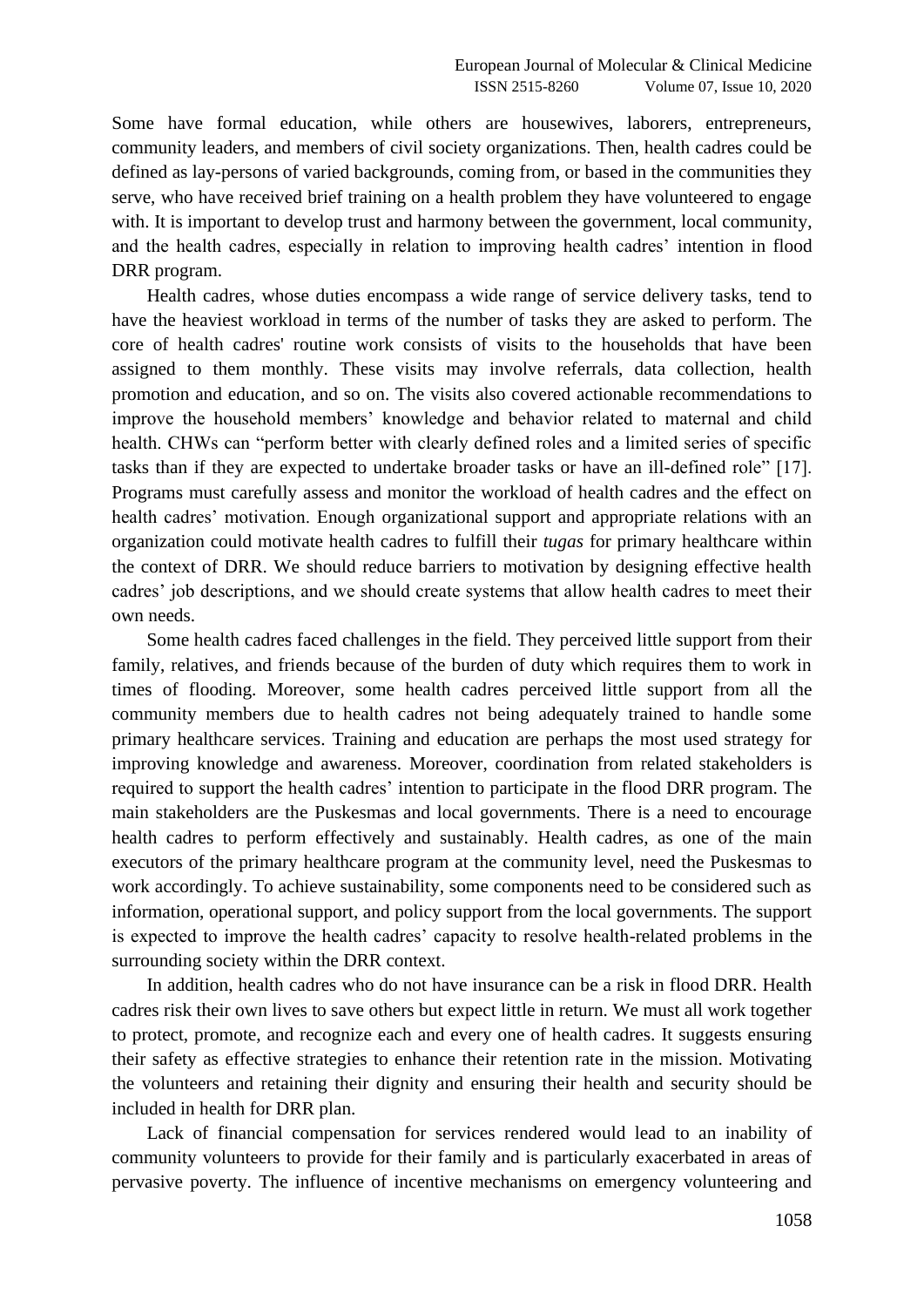found that the desire for advancement opportunities and better pay is a strong reason for providing emergency volunteer services [18]. The willingness to become a volunteer could be influenced by the wish to earn an income or the hope of being compensated eventually, especially in situations where there is high unemployment or fewer job opportunities [19-21].

Environmental context such as long travel distances and geographic conditions prevented health cadres from obtaining drugs and other needed supplies from Puskesmas as the coordination unit center. Occasionally they are forced to use their own money to hire a motor "*becak*" or taxi motor services. The cost of travel and replenishment of the supplies, material, and equipment are important determinants of their performance that should be taken into consideration. It also becomes a dire situation when health cadres with low monthly incomes are challenged with availability and high cost of transport when implementing their *tugas*.

The main limitations of the present study are the study was a cross-sectional study that did not allow causal conclusions to be drawn. We started with a cross-sectional study to first establish whether there were associations among current variables. For this purpose, a longitudinal study design needs to be employed by future studies to determine cause and effect in the study area over time. Moreover, the qualitative study did not allow the measurement of the examined problems. Participants were aware of the background of the researcher as a male nurse, and this may have influenced their responses.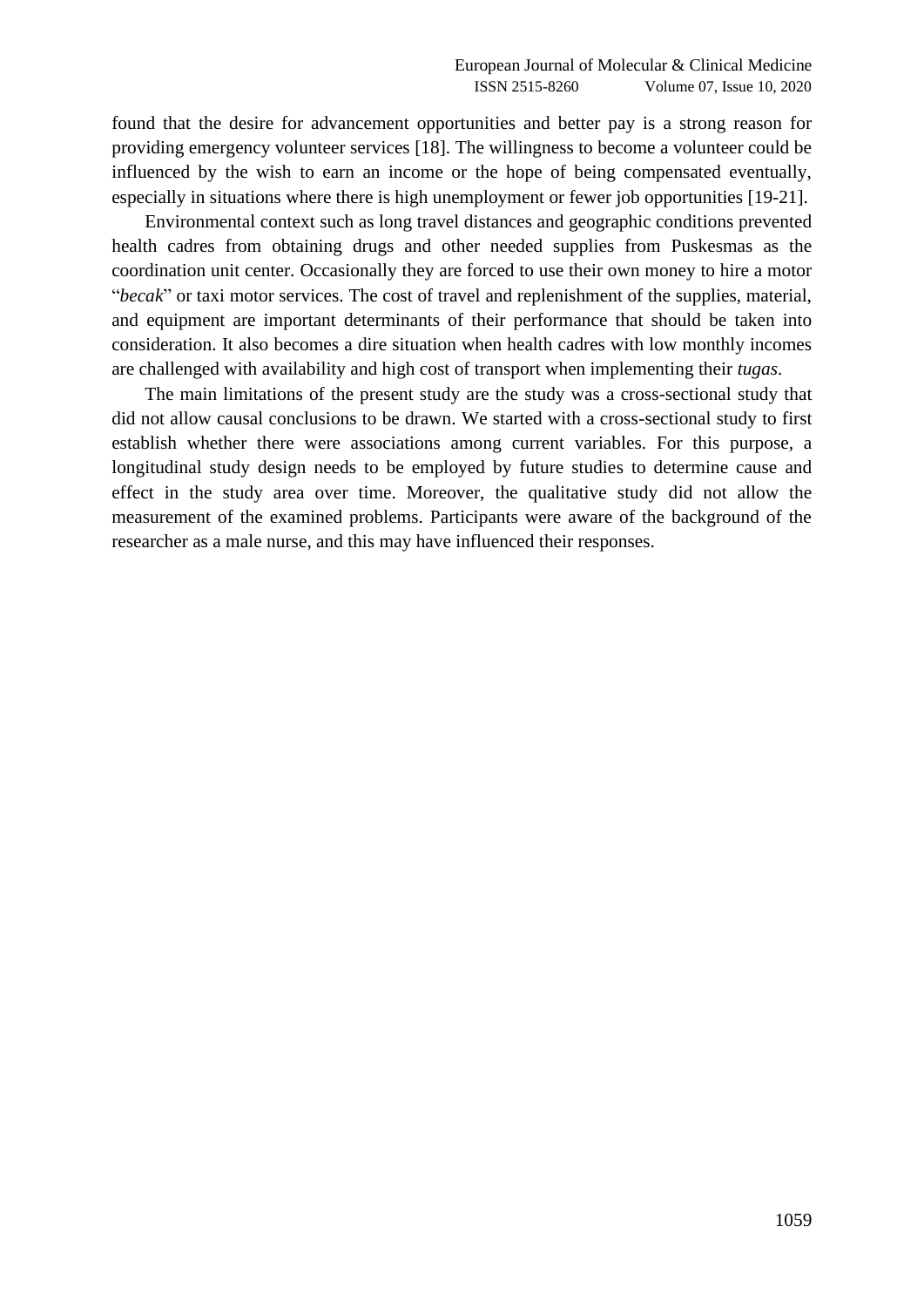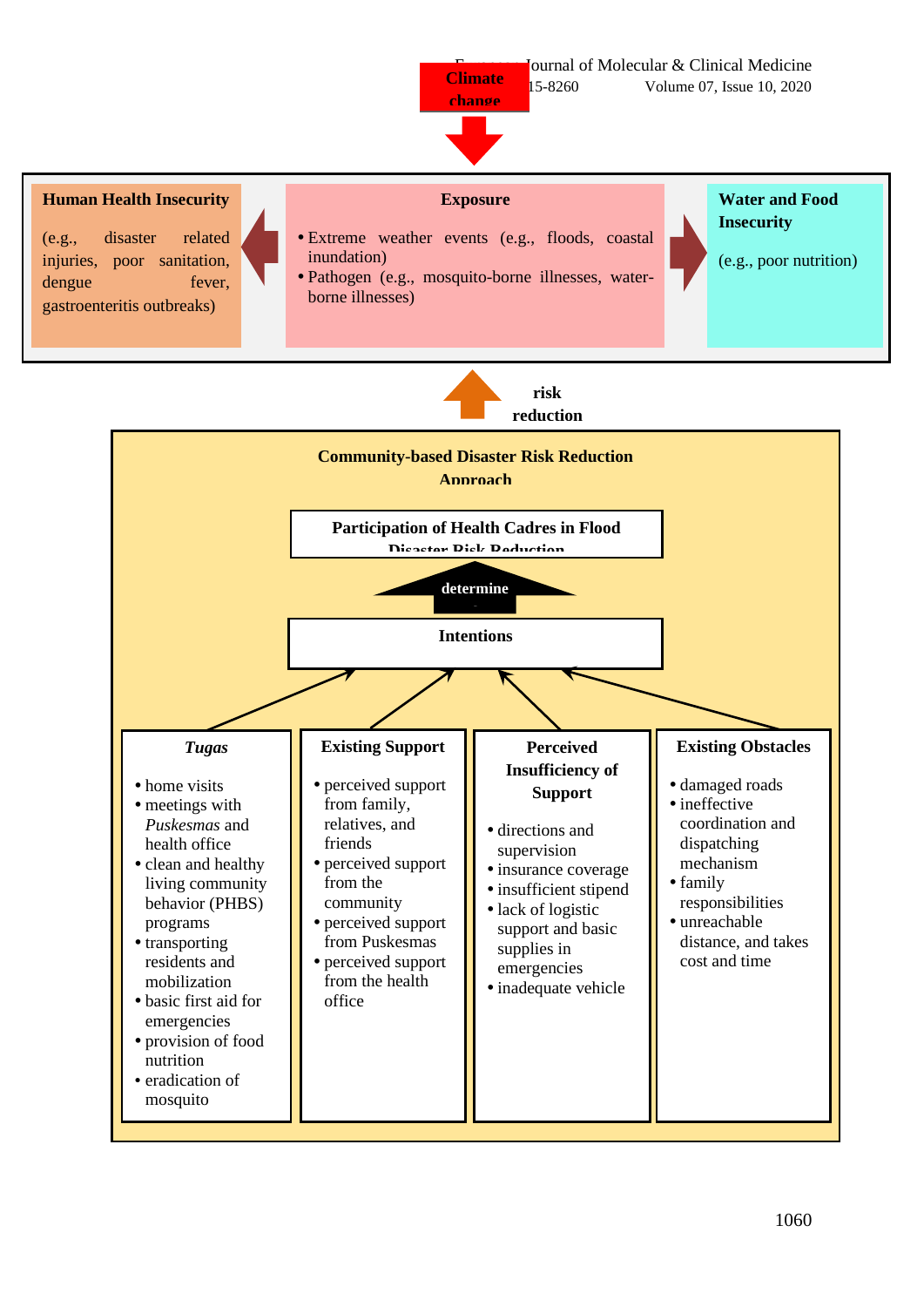# **5.CONCLUSION**

*Tugas*, existing support, and perceived insufficiency of support are factors related to intentions among health cadres to participate in flood DRR in Semarang. The findings of this study may contribute as a strategy for the governments and stakeholders to optimize sustainable community healthcare for flood DRR performed by health cadres in Indonesia.This study also presents a conceptual framework on community health cadres' intentions to participate in flood DRR for nursing academia and researchers to develop further DRR programs in building community resilience.

Ethical Approval and Consent to Participate

The study was carried out with approval from the Institutional Review Board/Ethics Committee both at the University of Kochi in Japan (Reg No.: 18-60/Jan/22/2019) and the local governments in Semarang, Indonesia (Ref No.: 070/9309/04.5/2019). They were made aware of ethical, secrecy (anonymity in publishing) and voluntary participation principles (the right to withdraw from the study even after the interview), and the process of voice recording the interviews

Funding None.

Conflict of Interest The authors have no conflict of interest to declare.

Acknowledgment

We thank Dr. Hyeon Ju Lee who edited the English in this paper. We also sincerely thank all participants, key informants, Puskesmas and health office in Semarang City for their time and cooperation. Further, we thank all faculty members and staff belongs to the Disaster Nursing Global Leader program at the University of Kochi (DNGL-Kochi, Japan) for their wonderful supports.

# **6. REFERENCES**

- [1]. Dewi A. Community-based analysis of coping with urban flooding: a case study in Semarang, Indonesia. Jakarta, Indonesia. ITC, 2007.
- [2]. Harwitasari D, Van Ast JA. Climate change adaptation in practice: people's responses to tidal flooding in Semarang, Indonesia. Journal of Flood Risk Management, 2011;4(3):216-233. [https://doi.org/10.1111/j.1753-318X.2011.01104.x]
- [3]. Marfai MA, King L, Sartohadi J, Sudrajat S, Budiani SR, Yulianto F. The impact of tidal flooding on a coastal community in Semarang, Indonesia. The Environmentalist, 2008;28(3):237-248. [https://doi.org/10.1007/s10669-007-9134-4]
- [4]. CHANGE–IPCC IP, WGII A. Climate Change 2014: Impacts, Adaptation and Vulnerability. Summary for Policymakers. WG II. Genebra: IPCC. 2014.
- [5]. Indonesian Society for Disaster Management (MPBI). *Community-based Disaster Risk Management (CBDRM) Guidelines*. 2011.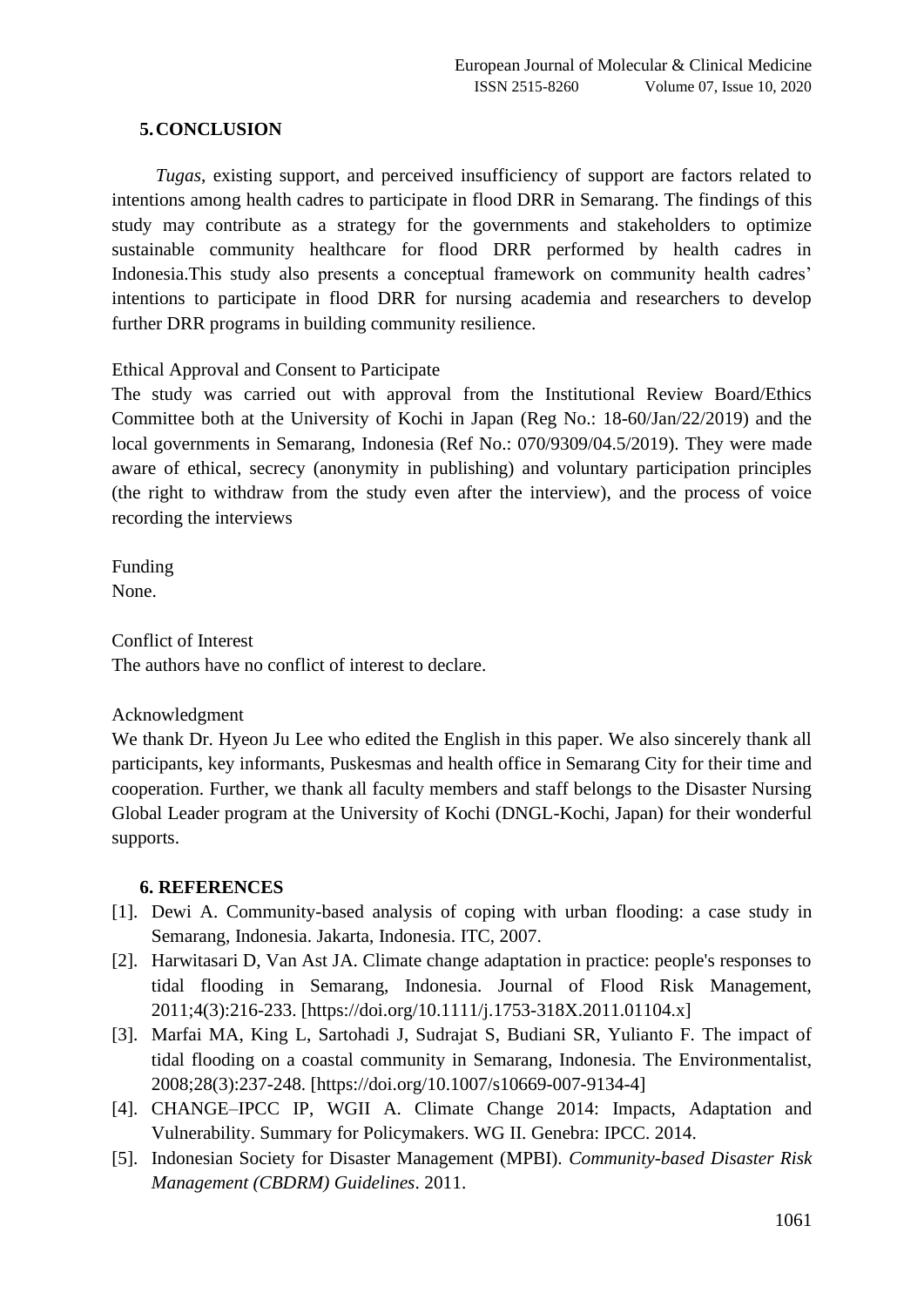[\[https://www.researchgate.net/publication/319552939\\_COMMUNITY\\_BASED\\_DISAS](https://www.researchgate.net/publication/319552939_COMMUNITY_BASED_DISASTER_RISK_MANAGEMENT_CBDRM_GUIDELINES/citations) [TER\\_RISK\\_MANAGEMENT\\_CBDRM\\_GUIDELINES/citations\]](https://www.researchgate.net/publication/319552939_COMMUNITY_BASED_DISASTER_RISK_MANAGEMENT_CBDRM_GUIDELINES/citations)

- [6]. Ministry of Health of the Republic of Indonesia. Pedoman Umum Pengelolaan Posyandu (Posyandu General Guide). Jakarta, Indonesia. 2011. (In Indonesian).
- [7]. IFRC, A. Guide for Public Awareness and Public Education for Disaster Risk Reduction. 2011.
- [8]. Arbon P, Ranse J, Cusack L, Considine J, Shaban RZ, Woodman RJ, Bahnisch L, Kako M, Hammad K, Mitchell B. Australasian emergency nurses' willingness to attend work in a disaster: a survey. Australasian Emergency Nursing Journal, 2013;16(2), 52-57. [https://doi.org/10.1016/j.aenj.2013.05.003]
- [9]. Balicer RD, Omer SB, Barnett DJ, Everly GS. Local public health workers' perceptions toward responding to an influenza pandemic. BMC Public Health, 2006;6(1):99. [https://doi.org/10.1186/1471-2458-6-99]
- [10]. Chaffee M. Willingness of health care personnel to work in a disaster: an integrative review of the literature. Disaster Medicine and Public Health Preparedness, 2009;3(1):42-56. [https://doi.org/10.1097/DMP.0b013e31818e8934]
- [11]. Connor SB. When and why health care personnel respond to a disaster: the state of the science. Prehospital and Disaster Medicine, 2014; 29(3): 270-274. [https://doi.org/10.1017/S1049023X14000387]
- [12]. Ejeta L, Ardalan A, Paton D. Application of behavioral theories to disaster and emergency health preparedness: a systematic review. PLoS Currents, 2015;7. [https://doi.org/10.1371/currents.dis.31a8995ced321301466db400f1357829]
- [13].Gowing JR, Walker KN, Elmer SL, Cummings EA. Disaster Preparedness among Health Professionals and Support Staff: What is Effective? An Integrative Literature Review. Prehospital and Disaster Medicine,  $2017;32(3):321-328$ . [https://doi.org/10.1017/S1049023X1700019X]
- [14]. Krippendorff K. Content analysis: An introduction to its methodology. Sage publications. 2018.
- [15]. Hancock ME, Amankwaa L, Revell MA, Mueller D. Focus group data saturation: A new approach to data analysis. The Qualitative Report. 2016;21(11):2124. [\[https://search.proquest.com/docview/1847465560?accountid=91061\]](https://search.proquest.com/docview/1847465560?accountid=91061)
- [16]. Graneheim UH, Lundman B. Qualitative content analysis in nursing research: concepts, procedures and measures to achieve trustworthiness. Nurse education today. 2004;24(2):105-112. [https://doi.org/10.1016/j.nedt.2003.10.001]
- [17]. Ferreira MR, Proença T, Proença JF. Organisational influence on volunteer satisfaction and attitudes towards HRM practices: the case of hospital volunteers. International Review on Public and Nonprofit Marketing, 2012;9(1), 27-42. [https://doi.org/10.1007/s12208-011-0071-z]
- [18]. Rahman SM, Ali NA, Jennings L, Seraji MH, Mannan I, Shah R, Al-Mahmud AB, Bari S, Hossain D, Das MK, Baqui AH. Factors affecting recruitment and retention of community health workers in a newborn care intervention in Bangladesh. Human Resources for Health, 2010; 3(8), 12. [https://doi.org/10.1186/1478-4491-8-12]